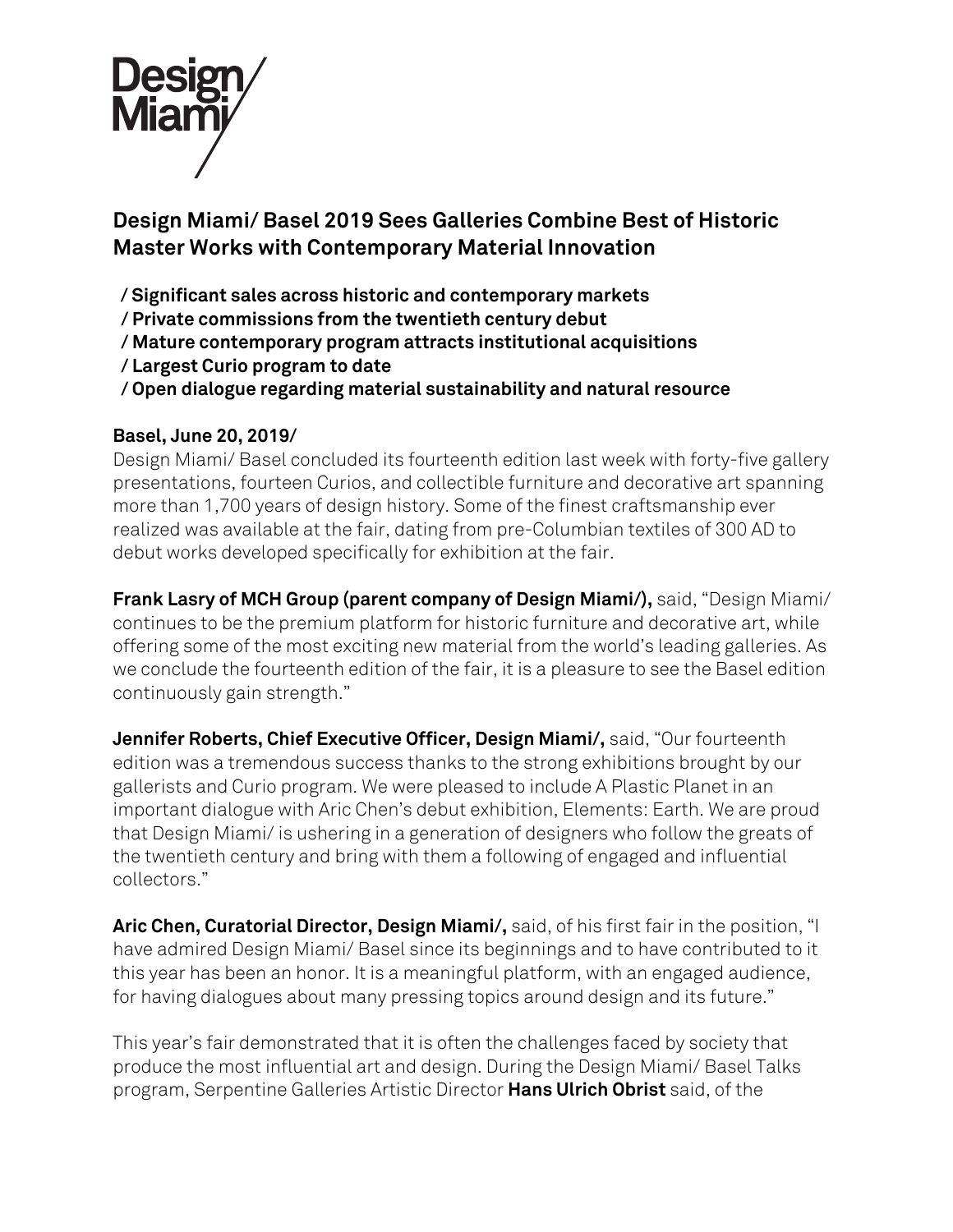

environmental crisis, "We live in a situation of urgency . . . and that means that there is no time to lose. We now basically need to break down the silos and find ways to bring art into society. That is not only about the exhibitions, but about how we can produce reality."

# **Gallery Program/**

Movements and common narratives found throughout the gallery program emerged with confidence this edition, showing forms, functionality, and social messages shared across galleries, designers, and territories. Fine Japanese-inspired decoration in porcelain and sterling at Oscar Humphries' Curio Japonism were met with important historic Japanese woven baskets at the gallery of first-time exhibitor Erik Thomsen. Equally historic bamboo vessels by master weavers made an impression with collectors at LAFFANOUR–Galerie Downtown, where the intricate ikebana vases were juxtaposed with postwar French design from masters Charlotte Perriand and Jean Prouvé.

Of note for their rarity this year were works by Jean Royère on show at both Galerie Jacques Lacoste and Galerie Chastel-Maréchal. Both galleries debuted and sold previously unseen works discovered in the homes of original collectors, commissioned in the mid-1950s. A set of four bar stools and an undulating sofa in yellow velvet at Galerie Chastel-Maréchal made stark contrast to the gallery's oneof-a-kind Jose Zanine Caldas sofa fashioned from a reclaimed abandoned wooden canoe, which was discovered outside Rio de Janeiro in 1976 and shown for the first time at Design Miami/ Basel. Examples of collectible upcycling emerged elsewhere on the gallery floor, however, with reused plastics, fishing line, coconut fibers, and hosiery making fine examples of the planet's material future.

Discoveries were available not only in the contemporary program, however, with historic works by lesser-known and equally influential designers of the mid-twentieth century at galleries like New York's Demisch Danant. The gallery's cofounder, Suzanne Demisch, one of Design Miami/'s founding exhibitors, said, of such works, "The most important design of the twentieth century finds its collectors in Basel, but the most rare and influential pieces are often from the great designers whose names are lesser known. The postwar generation of French designers, influenced by their UAM mentors and challenged by postwar society, for example, proposed a new modern lifestyle that propelled French modernity into the 1960s. Those works can be seen as triumphs in mid-century design today."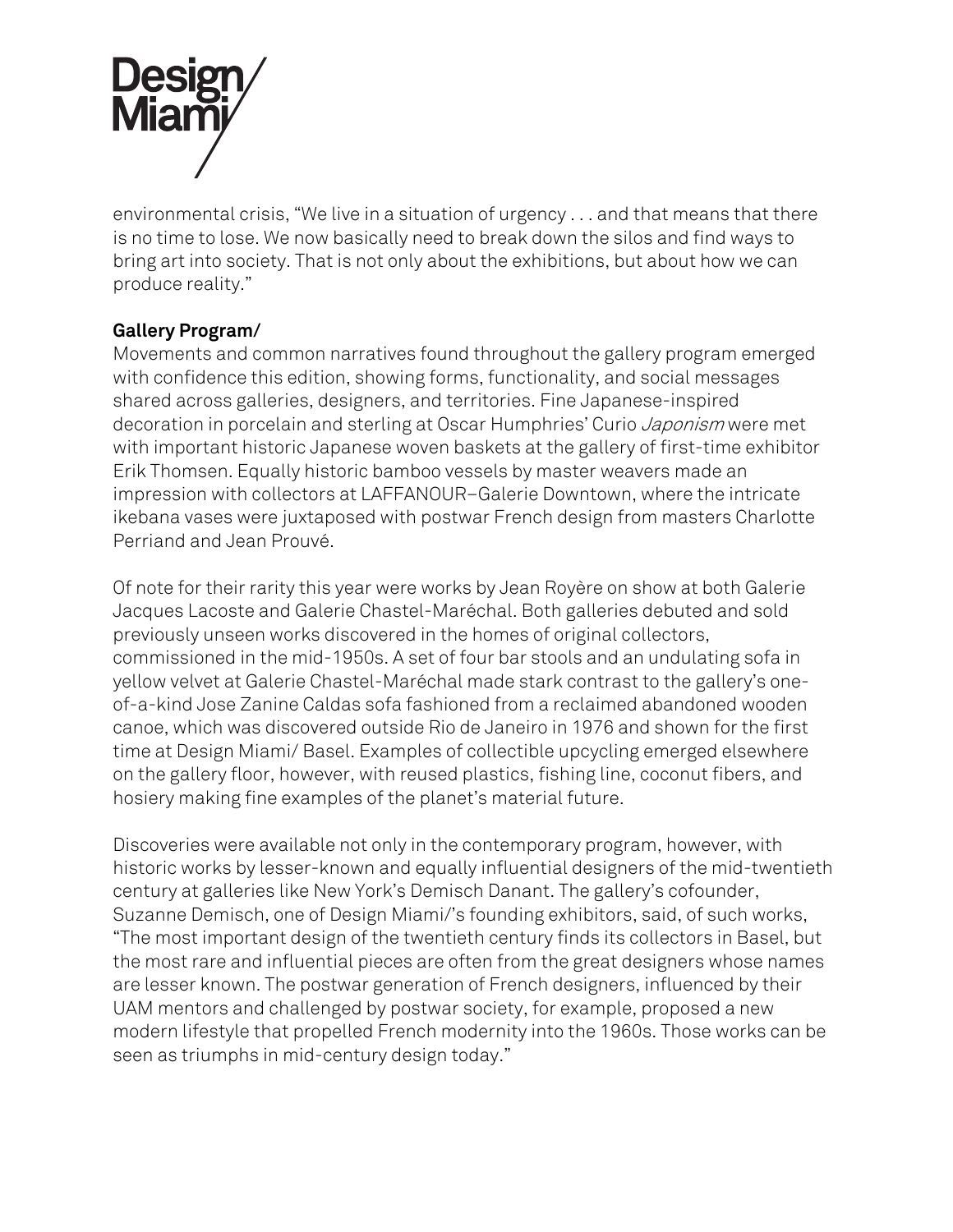

# **Notable Sales/**

Shortly following the death of the great designer and sculptor Claude Lalanne on April 11, 2019, Galerie Mitterrand of Paris sold nearly its entire exhibition of the late artist, with sales totaling more than \$1 million. Erik Thomsen Gallery of New York sold sixteen rare Japanese woven bamboo baskets that ranged in price from \$5,000 to \$85,000, the first of their kind at Design Miami/ Basel. Paris's Galerie Jacques Lacoste sold much of its exhibition of Jean Royère and Charlotte Perriand, including a lamp, mirror, console table, two chairs, coffee table, and custom Royère wall paneling in the first two hours of the Collectors Preview. Oscar Humpries sold the entire collection of fourteen porcelain works by Christopher Dresser, ranging from \$3,700 to \$7,500. Functional Art Gallery, a first-time exhibitor, sold two pieces to major institutions.

# **Notable Attendees/**

Arthur Mamou-Mani, architect; Benedikt Taschen, publisher and art collector; Boris Vervoordt, art dealer; Catherine Lagrange, art collector; Craig Robins and Jackie Soffer; David Mugrabi, art collector; Domenico and Eleanore de Sole, art collectors; Douglas Durkin, interior designer; Edward Tyler Nahem, art dealer; François-Henri Pinault, businessman; Helen Schwab (of Charles Schwab Corporation), art collector; Howard and Cindy Rachofsky, art collectors; Iwan Wirth, art dealer; Joe and Marie Donnelly, art collectors; Jonathan Gray, Leon Black, investor and art collector; Luis Laplace, architect; Maja Hoffmann, art collector; Mary Zlot, art advisor; Mick Flick (Friedrich Christian Flick), lawyer and art collector; Petch Osathanugrah, art collector; Peter Soros, investment banker; Rachel and Jean-Pierre Lehmann, art collector and financier; Rafael de Cárdenas, architect; Raf Simons, designer; Mera and Don Rubell, art collectors; Studio Swine, designers; Tyler Brûlé, journalist and entrepreneur.

### **Design at Large/**

Presented annually at the entrance to Design Miami/ Basel, Design at Large showcased historical and contemporary works in ambitious, large-scale displays that exceeded the spatial confines of a traditional gallery booth. For this edition the exhibition was curated by Curatorial Director Aric Chen around the theme of Elements: Earth. Nine galleries showcased the future of materials, resources, and making in the age of the Anthropocene, the current geological epoch in which human activity has been the dominant force in altering the planet.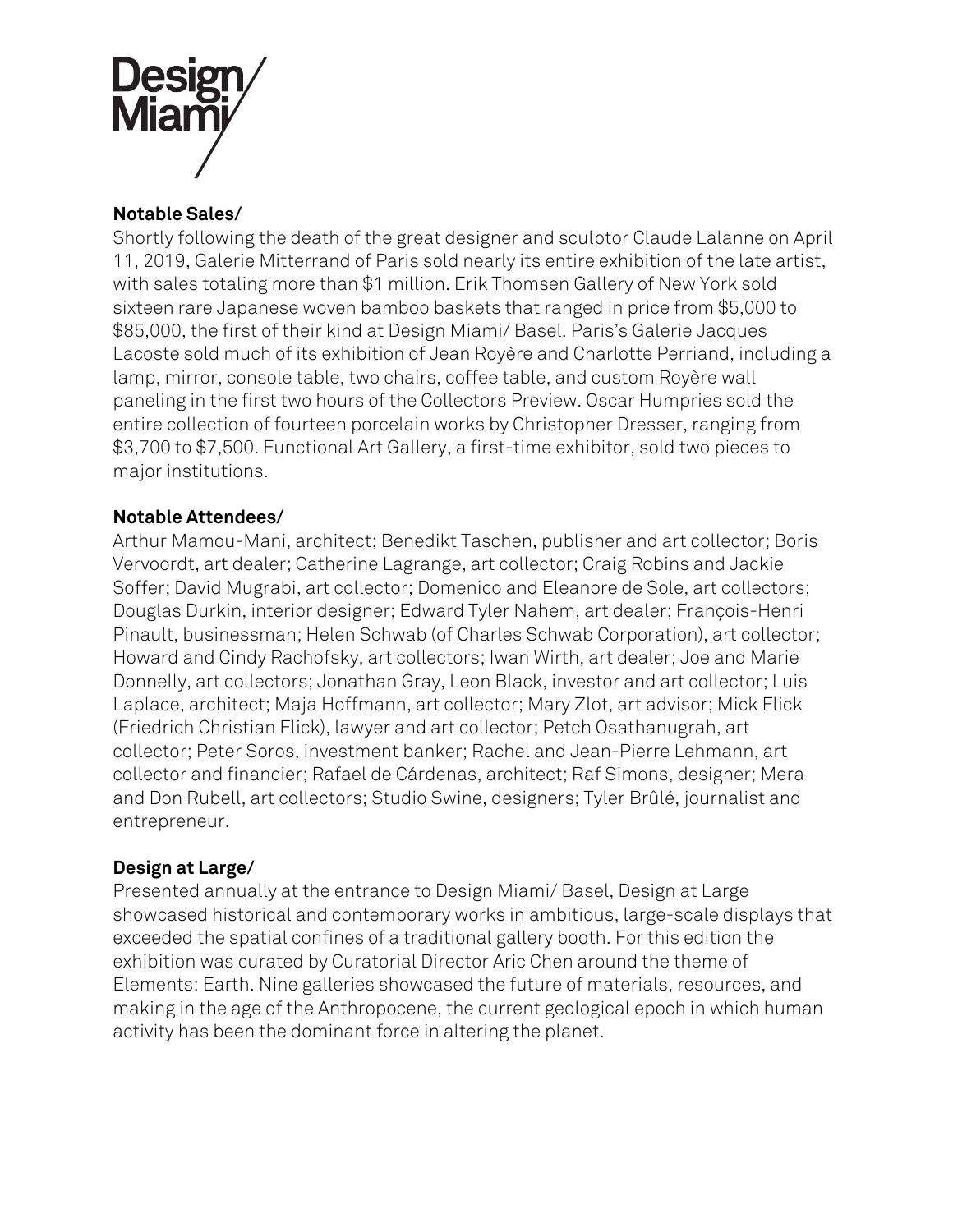

# **Curio/**

With fourteen Curio presentations, Design Miami/ Basel's 2019 program was the most extensive in the fair's history. The objects on view ranged from 300 AD to the present day, including experimental and rare design and decorative art from emerging and established makers, artists, and galleries.

Paul Hughes Fine Arts celebrated Josef and Anni Albers's admiration of historic Andean textiles and their kinship with indigenous weavers in a striking presentation. Alongside their main gallery booth, Nilufar Gallery presented *FAR*, a showcase of individual contemporary designers who often work collectively, including works by Bram Vanderbeke, Destroyers/Builders, Odd Matter, and Wendy Andreu. Boghossian, six-generation family jewelers, revealed a modern cabinet of curiosities with pieces inspired by silk weaving practices and crafted from the last remaining pieces of an 18-karat gold silk. Milan-based Camp Design Gallery continued its collaboration with Adam Nathaniel Furman, a colorful collection realized in partnership with Abet Laminati.

# **Additional Programming/**

The Swarovski Designers of the Future Award returned to Basel with its exhibition debuting the work of the winning emerging designers, leading a varied program of satellite exhibitions at the fair. The three-day Talks program, developed by Curatorial Director Aric Chen, took place in the Broadcast Theater. Furthering their partnership with Design Miami/'s Talks program, Therme Group once again collaborated with the fair to bring together leaders from the worlds of art, design, and architecture, including Hans Ulrich Obrist, Maja Hoffmann, Studio Swine, and more alongside a successful roster of curated panels featuring luminaries such as Deyan Sudjic, Mathieu Lehanneur, and Maria Cristina Didero, to name a few.

The fair once again shared a connecting entrance with Art Basel Unlimited. This thoroughfare saw a range of interactive and exploratory projects, such as Stuart Parr's playful, nostalgic vision of the French Riviera, Connie Hüsser's eccentric personal collection of decorative and utilitarian objects, First Stone's designer showcase of sustainable and ageless materials, and a retrospective of Jean Prouvé's architecture from Galerie Patrick Seguin. In the spirit of the theme Elements: Earth, Design Miami/ Basel partnered with A Plastic Planet to drastically reduce its consumption of singleuse plastic. The formerly plastic cards issued to VIP members were replaced with paper and biodegradable PVC and the food offerings by Beschle, located on the fair's ground floor and second level, were designated free of single-use plastics.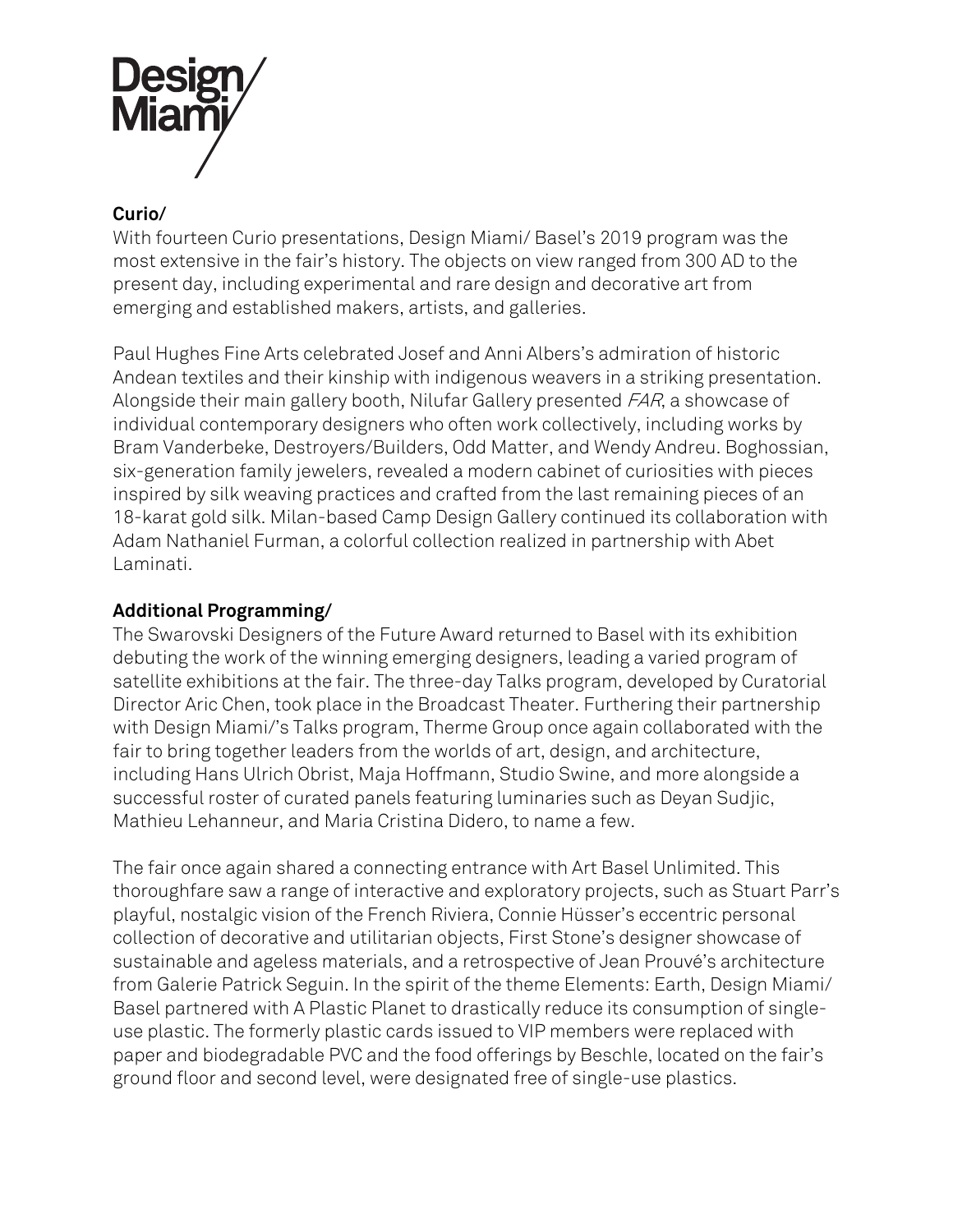

On the gallery floor, Brasilea Foundation and Laufen showcased their collaboration between the countries Brazil and Switzerland while Citco featured sculptural furniture by leading international designers. USM presented the Collectors Lounge in collaboration with Verpan, and Perrier-Jouët returned as the fair's exclusive champagne sponsor. One All Every presented See A Clean Future with Ugo Rondinone and RVS Eyewear, a line of sunglasses that are sustainable from frame, to lens, to packaging. Pop-up stores do you read me?! and June Basel returned and, for the first time, Dr. Hauschka welcomed visitors outside the fair in an Airstream trailer dedicated to its 100 percent natural skincare and cosmetics.

#### **Design Miami/ Basel 2019 Exhibitors/ Galleries/**

ammann//gallery/ Cologne Carpenters Workshop Gallery/ Paris, New York, San Francisco, and London Caterina Tognon/ Venice CONVERSO/ Chicago Cristina Grajales Gallery/ New York Demisch Danant/ New York Erastudio Apartment-Gallery/ Milan Erik Thomsen Gallery/ New York Friedman Benda/ New York Functional Art Gallery/ Berlin Galerie Chastel-Maréchal/ Paris Galerie Eric Philippe/ Paris Galerie Jacques Lacoste/ Paris Galerie kreo/ London and Paris Galerie Maria Wettergren/ Paris Galerie Matthieu Richard/ Paris Galerie Meubles et Lumières/ Paris Galerie Mitterrand/ Paris Galerie Pascal Cuisinier/ Paris Galerie Patrick Seguin/ London and Paris Galerie Philippe Gravier/ Paris Galerie Regis Mathieu/ Paris Galerie VIVID/ Rotterdam Galleria Antonella Villanova/ Florence Galleria Rossella Colombari/ Milan Galleri Feldt/ Copenhagen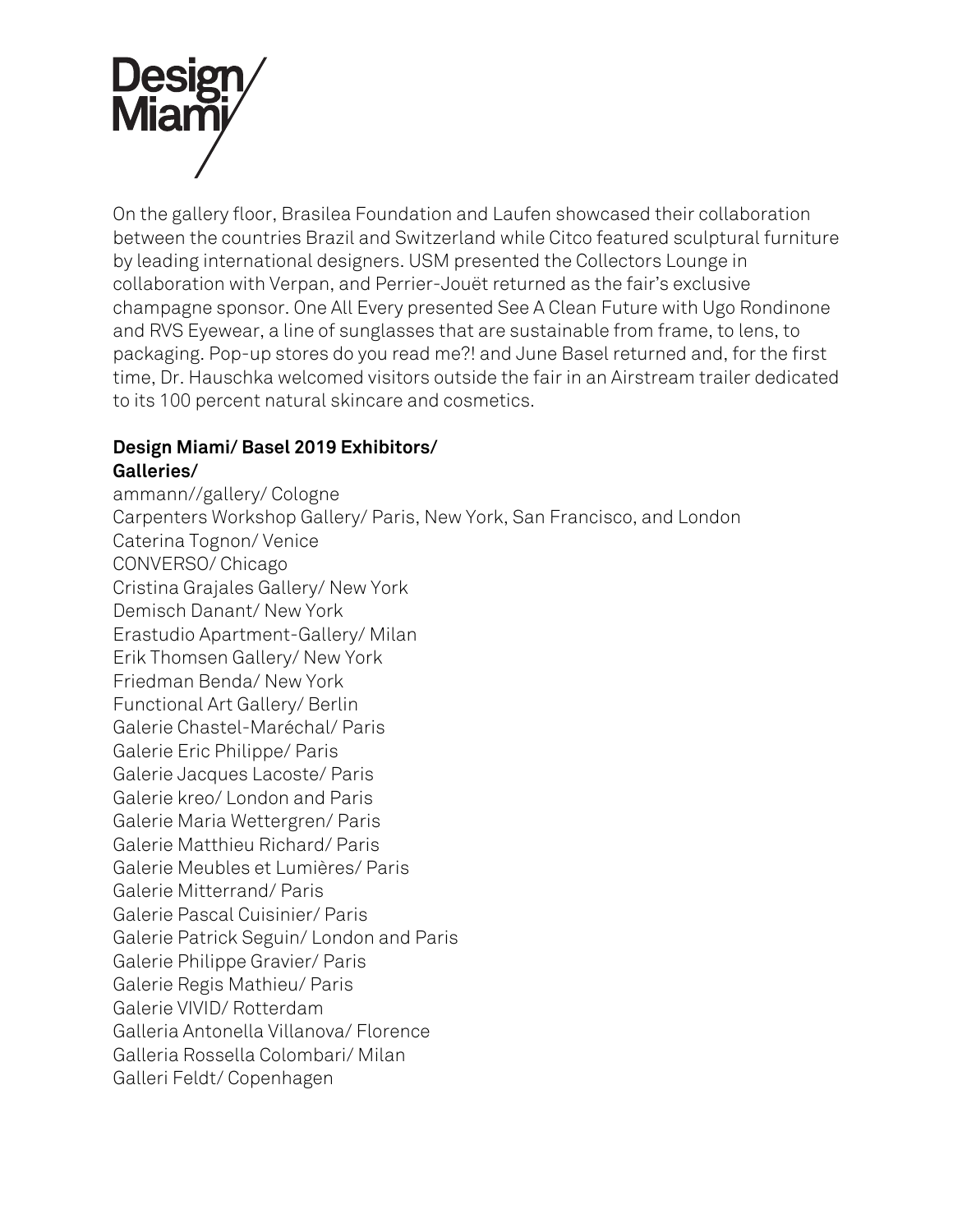

Gallery ALL/Beijing and Los Angeles Gate 5/ Monaco Giustini / Stagetti/ Rome Gokelaere & Robinson/ Brussels and Knokke Hostler Burrows/ New York Jousse Entreprise/ Paris LAFFANOUR–Galerie Downtown/ Paris LEBRETON/ San Francisco Magen H Gallery/ New York MANIERA/ Brussels Marc Heiremans/ Antwerp Mercado Moderno/ Rio De Janeiro Nilufar Gallery/ Milan Patrick Parrish Gallery/ New York Pierre Marie Giraud/ Brussels Salon 94 Design/ New York Side Gallery/ Barcelona The Future Perfect/ Los Angeles, New York, and San Francisco Thomas Fritsch–ARTRIUM/ Paris

### **Curios/**

Atelier Swarovski presents *Crystal Blind* by Studio Brynjar & Veronika and *Slanted* Tiles by Study O Portable Armel Soyer presents Remember by Olga Engel Boghossian presents Gold Thread Camp Design Gallery presents Three Characters in the Second Act: The Royal Family by Adam Nathaniel Furman Caroline Van Hoek presents TOAST Didier Ltd presents Paint it Black by Louise Nevelson DIMOREGALLERY presents PIERO! Galerie SCENE OUVERTE presents Phantasmagoria Lindsey Adelman Presents Paradise City Mathieu Lehanneur presents Inverted Gravity Nilufar Gallery presents FAR Oscar Humphries presents Japonism Paul Hughes Fine Arts presents Confluences: From Ancient Andes to Bauhaus Syz Art Jewels presents *Dino Runes* by Kerstin Brätsch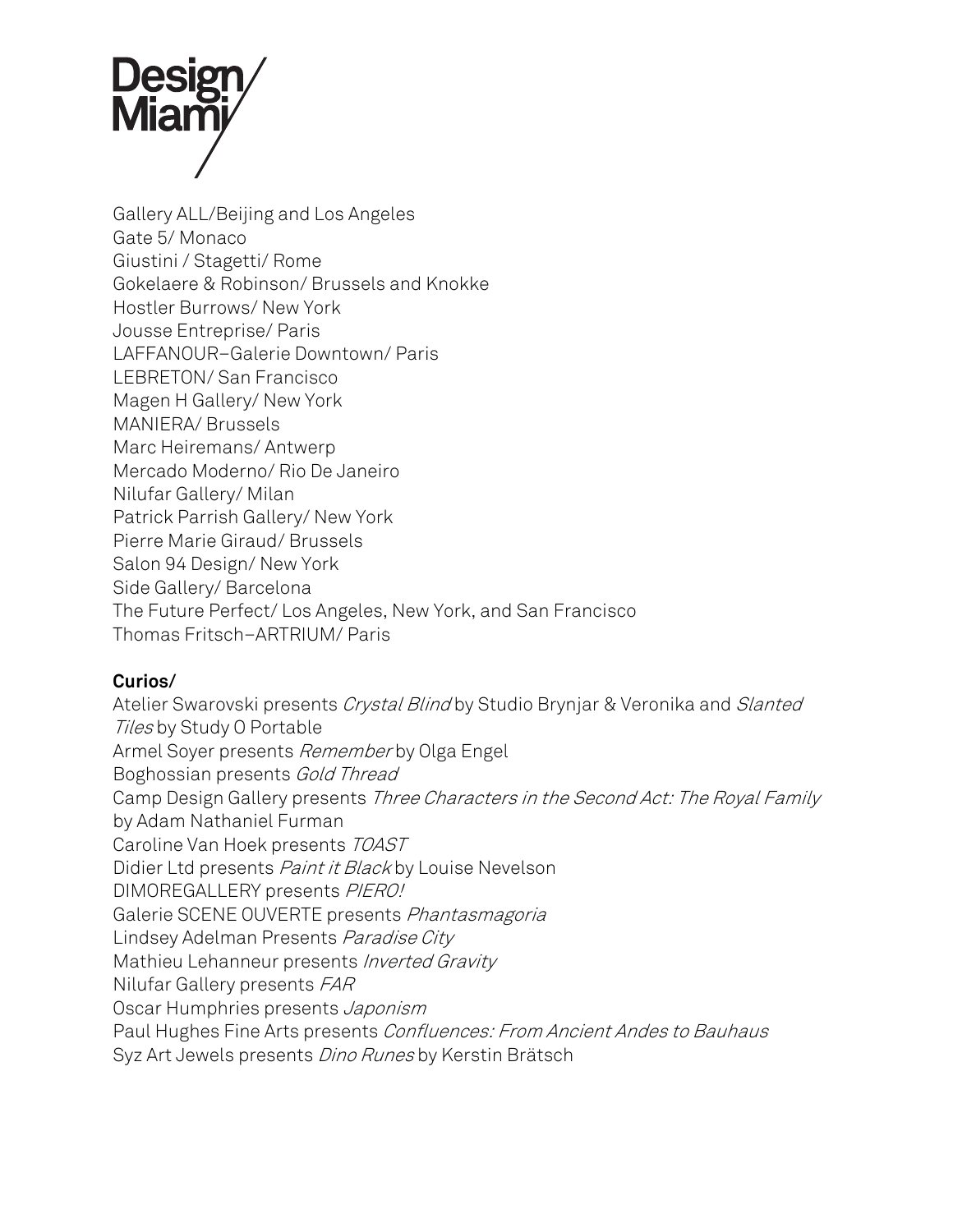

### **Schedule of Events/ Preview Day/ By invitation only/**

Monday, June 10, 2019 Collectors Preview/ 12–6pm Vernissage/ 6–8pm

# **Public Show Days/**

Tuesday, June 11/ 11am–8pm Wednesday, June 12/ 11am–8pm Thursday, June 13/ 11am–7pm Friday, June 14/ 11am–7pm Saturday, June 15/ 11am–7pm Sunday, June 16/ 11am–7pm

#### **Upcoming Show/ Miami Beach, USA/ Preview Day/**

By Invitation Only Tuesday, December 3/ Collectors Preview/ 12–5pm Opening Night Preview/ 5–7pm **Vernissage/** Wednesday, December 4/ 10am–12pm **Public Show Days/** Wednesday, December 4/ 12–8pm Thursday, December 5/ 10am–8pm Friday, December 6/ 11am–8pm Saturday, December 7/ 12–8pm Sunday, December 8/ 12–6pm

# **Notes to Editors/ About Design Miami/**

Design Miami/ is the global forum for design. Each fair brings together the most influential collectors, gallerists, designers, curators, and critics from around the world in celebration of design culture and commerce. Occurring alongside the Art Basel fairs in Miami, Florida, each December and Basel, Switzerland, each June, Design Miami/ has become the premier venue for collecting, exhibiting, discussing, and creating collectible design.

Design Miami/ is more than a marketplace for design, where the world's top galleries